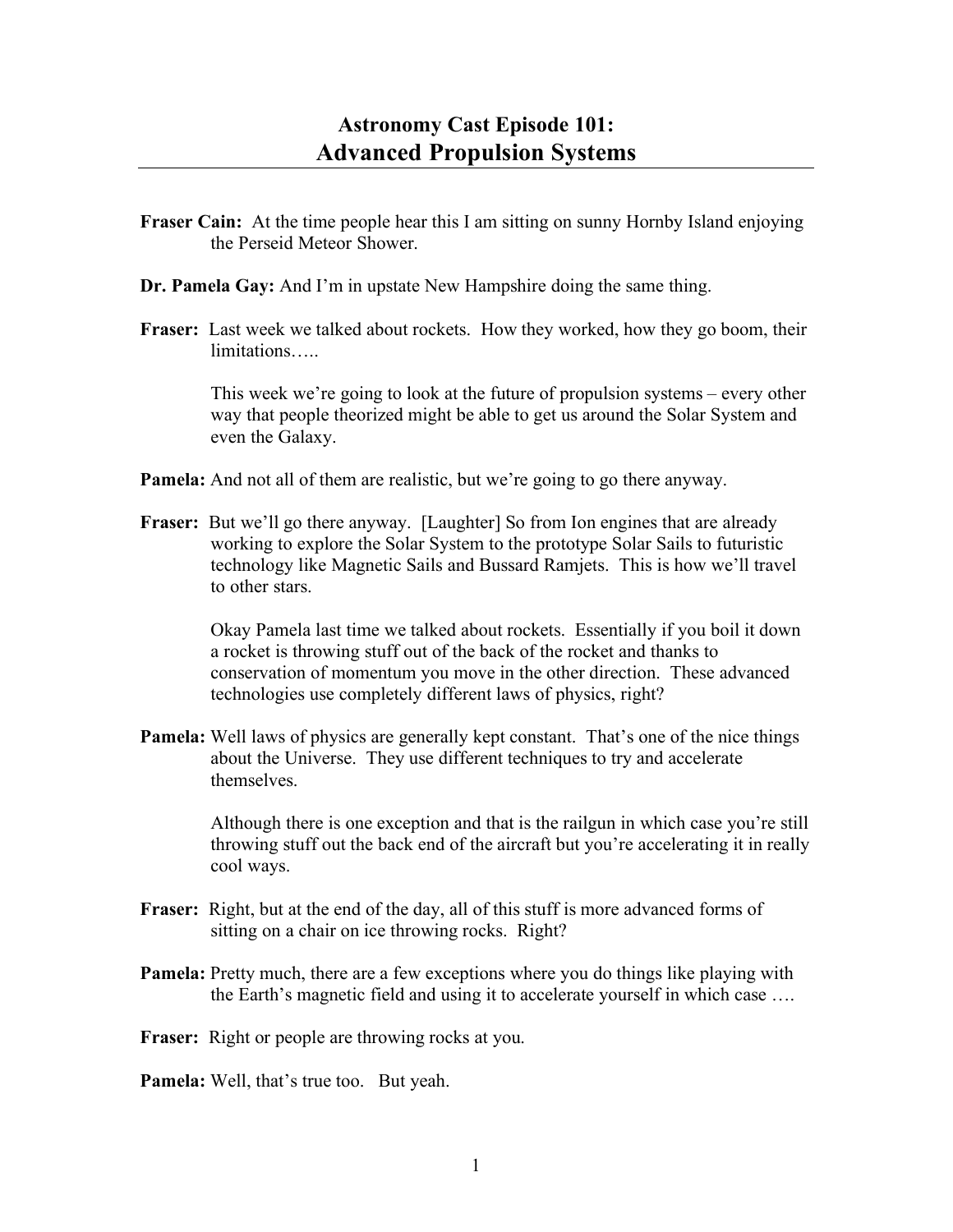- **Fraser:** So let's talk about one that really exists and that's Ion Engines. What is an Ion Engine?
- **Pamela:** An Ion Engine is basically a device that takes atoms and ionizes them removes the fuel electrons – which gives them a charge. If you have a charged particle and a magnetic field, you can get the thing to move. In fact, you can get it to move really, really fast.

This is essentially how particle accelerators work. If you start throwing really fast-moving particles out of the back end of your Spacecraft, you can admittedly without very small acceleration because you're only throwing particles out the back end, you can move yourself forward.

There are a few caveats though. If you strictly throw the Ions out the back end of the Spacecraft what you will do is slowly create a cloud of charged particles behind your Spacecraft and you will also slowly charge your Spacecraft. So you have the positive Ions going out of the back end, you're keeping the negative electrons and this causes you to eventually start electro statically attracting yourself to your exhaust jets.

You have to remember to also fling the electrons out. You just throw them out in a different way so that they meet up outside the Spacecraft and you end up with neutral Spacecraft and neutral cloud of exhaust.

- **Fraser:** Right. This is where we've got this formula, mass times velocity, right? To determine your momentum and in this case you're taking very small masses but you're accelerating them at enormous velocities and using that to accelerate a Spacecraft. How efficient is this compared to a rocket?
- **Pamela:** This is like THE absolute most efficient way that currently works that we have to accelerate ourselves. So if you look at the way we generally quantify efficiency, we look at something called the specific impulse. A solid rocket has a value of about 250.

For an Ion Thruster, you're looking at more like 3000. You're also looking at getting about 3 megajoules per kilogram of fuel out of solid rocket fuel, whereas you get about 430. So again, more than a hundred times the number of megajoules per kilogram of fuel.

**Fraser:** Okay so why don't we have Ion Engines launching from the ground? Why don't we just have great big Ion Engines and they're pushing with a lot less fuel and launching up into Space?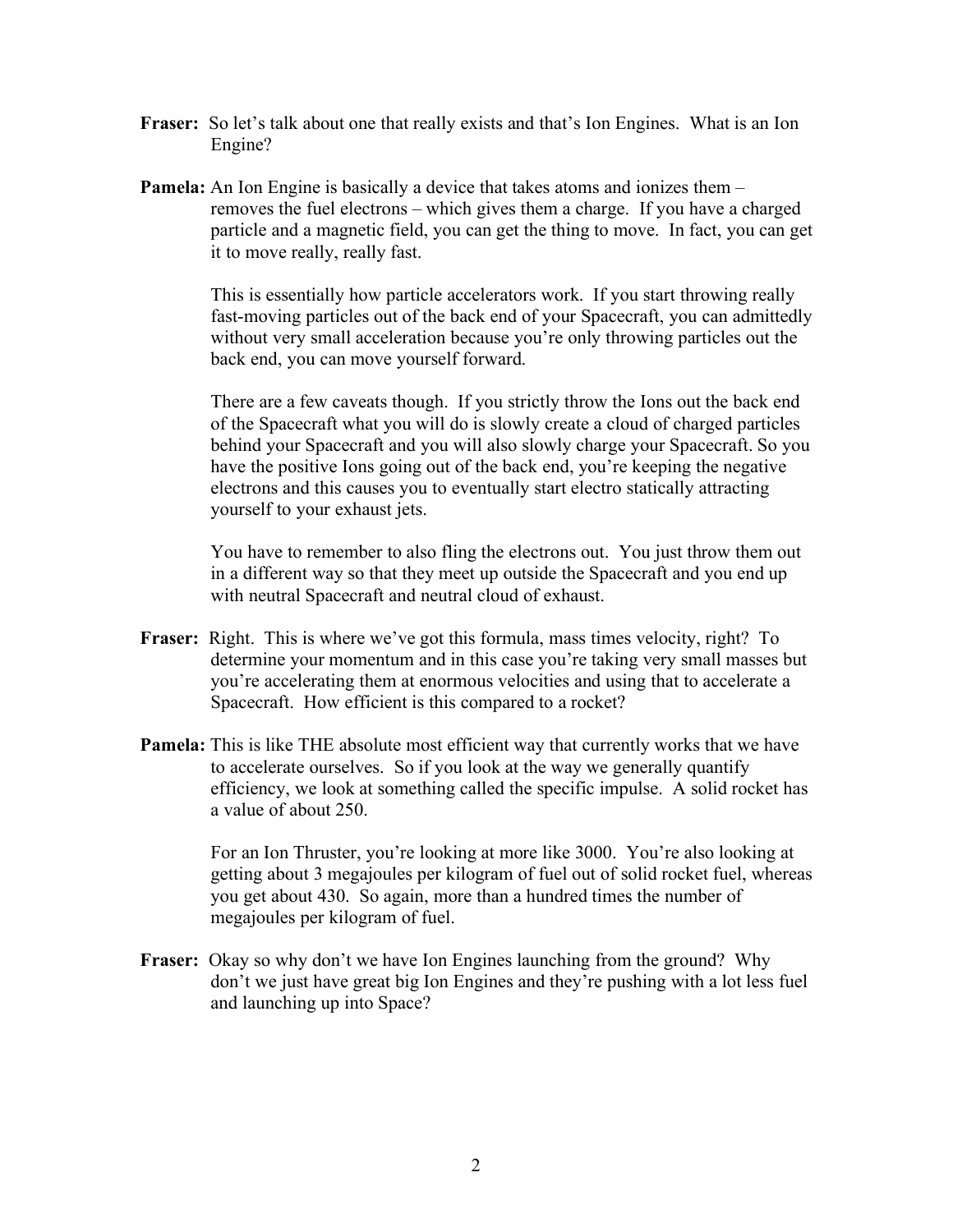**Pamela:** Well this is where the whole, it doesn't accelerate you very fast part comes in. To get off the planet Earth, you have to start off with a force that is sufficient to fight against the gravitational pull of the planet Earth. If you don't have a force right off the bat; if you don't have acceleration, a change of momentum right off the bat that is greater than gravity holding you down on the planet Earth, you're never going to get anywhere.

> With Ion Thrusters, I can sit in my chair that has wheels and fire Ions all day long and they have so little mass that pretty much no matter how fast I fling Ions from the device I'm holding in my lap, I'm never going to overcome the force of friction in the wheels of my chair. This is a sad statement.

- **Fraser:** Right. I think someone mentioned that the force you feel from an Ion Engine would be the equivalent of like the weight of a piece of paper on your hand. So if you hold a piece of paper, that's how much force the Ion Engine is actually putting out. I know that some of the fastest spacecraft in the Solar System have gone with Ion Engines. How is that working?
- **Pamela:** Well, what you do is get somewhere that the force that is on you right now is a lot less. Decrease the force on something and then it becomes much easier for the initial Ion to be able to get you moving a little bit. Or, you just start off with an initial velocity and increase that initial velocity using the Ion Engine.

You have to somehow get past the gravitational pull that you have to overcome to get yourself going. Then you have to make sure that the drag that is on you is exerting less of a force than the Ions are able to overcome. Once you're out in Space, you're pretty much good to go.

- **Fraser:** There's no friction out there.
- **Pamela:** There's no friction out there so just get you past Earth's orbit and then start firing the Ion drives. This is where we use chemical rockets to launch things initially into Space. Sometimes we put a booster on them to get them a little bit away from Earth's orbit and then start firing the Ion drives.
- **Fraser:** And the other thing is time. Like I know that some of the spacecraft like Deep Space I just kept its engine firing for the better part of months on end to reach high velocity. That little force of a piece of paper really adds up over time.

In fact each Smart One which was the ESA's spacecraft that visited the Moon used an Ion Engine to slowly increase its orbit around the Earth. It increased its orbit and its orbit was so big that it included the Moon. Then it slowly started back down and was finally orbiting the Moon. It did that on a tiny amount of fuel. It just took like a month.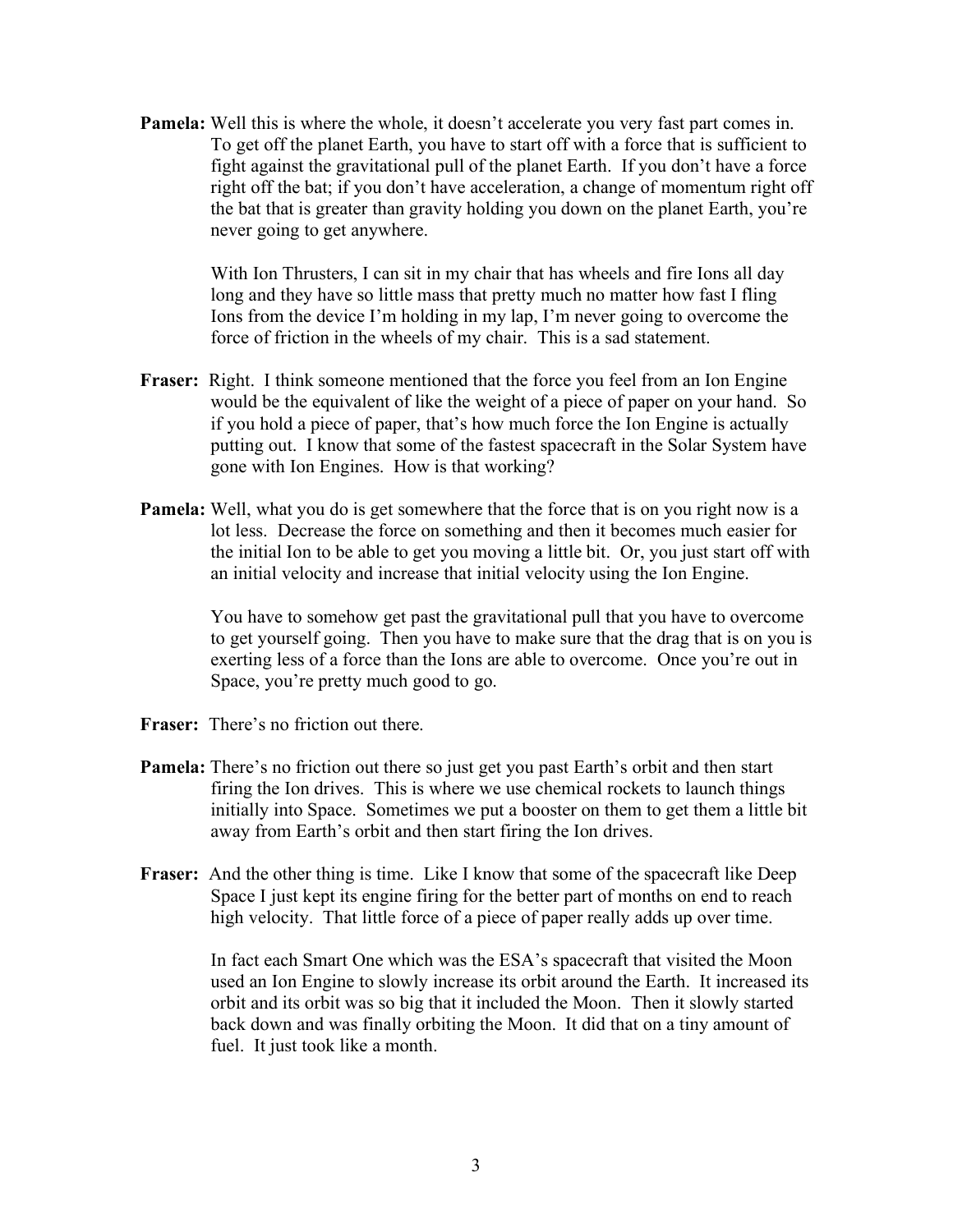- **Pamela:** So these are things that we're using. Smart One had one; the Space Electric Rocket Test was the first example of using one back in the 1970s. Deep Space I used one, Artemus used one. Dawn has one. These are out there being used. You just have to be patient with them because it takes time to get yourself up to the speed you want to be going.
- **Fraser:** And the limit of this was thought about for a mission that would explore all the icy moons of Jupiter. It would be a very powerful Ion Engine relatively speaking with a huge nuclear generator.

It would be able to power a fairly powerful Ion Engine that could then have the spacecraft drop into orbit around each of Jupiter's icy moons, explore them from orbit and then launch itself back out of the orbit of the moon onto the next one.

That's the kind of technology it will take to do some of those kinds of missions. We're going to see a lot more Ion Engines in the future for planetary exploration.

**Pamela:** Yeah. One of the biggest problems we're facing right now is America at least doesn't have any small nuclear fuel sources for any spacecraft that are sitting in reserve and not being used. The military has pretty much snapped up any of them that are left or at least any with fuel sources that were left.

> We aren't currently running any reactors that are producing new nuclear fuel sources for us. So this is a problem that needs to be solved. Hopefully the answer will come in the not too distant future.

- **Fraser:** Okay, so Ion Engines, same concept, sittin' on a chair throwing rocks what else fits in that same concept of hurling things off of you at great velocity?
- **Pamela:** The Buzzard Ramjet that you mentioned earlier in the show is perhaps one of the strangest, at least to me, imaginings of a way of flinging things out the back of your craft that has been devised. Here the idea is basically you put the interstellar medium equivalent of a snowplow at the front end of your spacecraft and you scoop up hydrogen fuel from the space between stars.

Using magnetic fields you compress this ionized hydrogen down into tighter and tighter coils until it starts undergoing thermonuclear reactions. Then you use that nuclear reaction to fire things out the back end of your spacecraft and move yourself forward.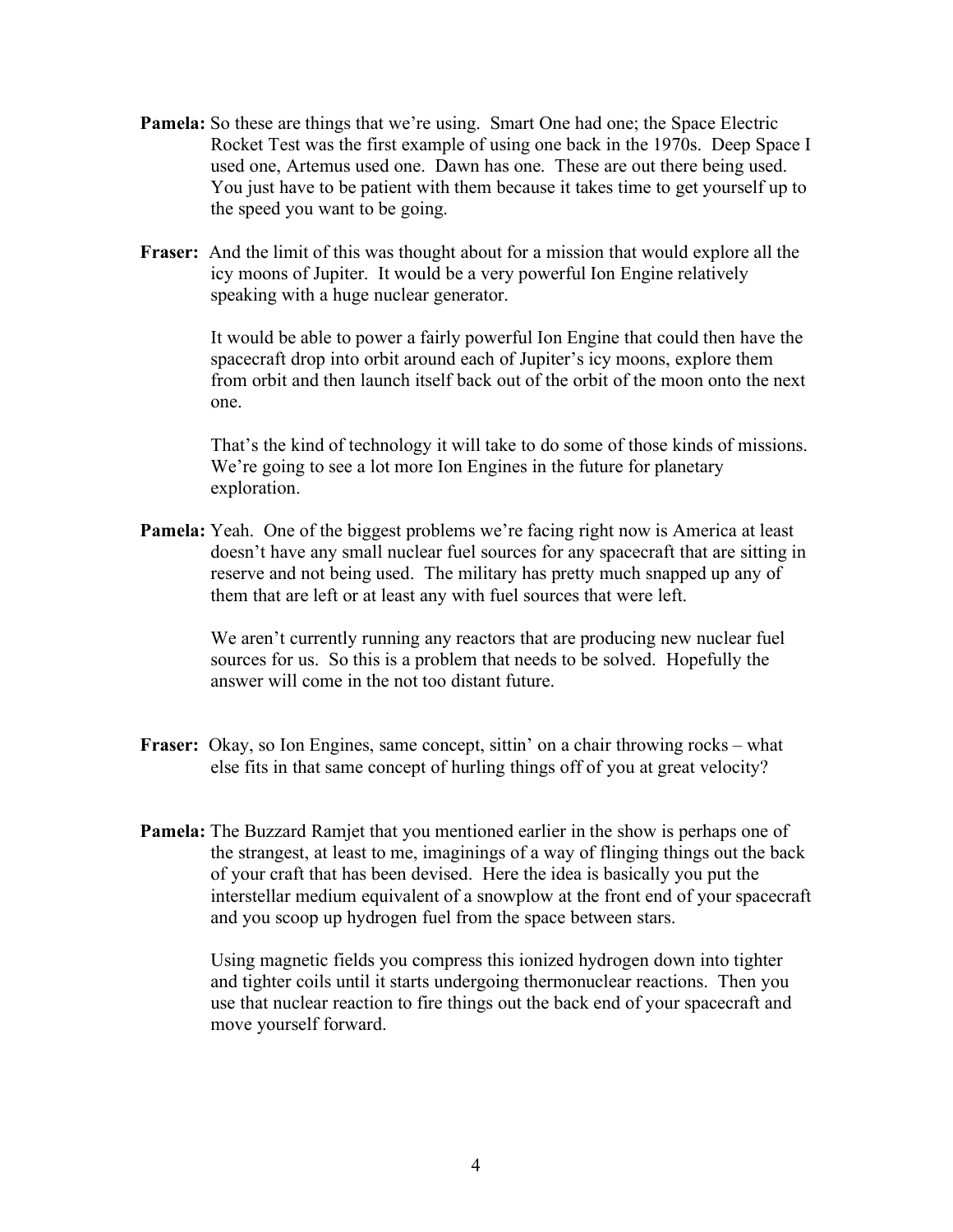When this idea was first developed, people didn't know just how little stuff there are between the planets. It was thought that this would be a cool way to move around the Solar System. Then we realized that there is nothing between the planets. So, really the only way to make something like this happen in our Solar System or in general when you're not in thick part of the interstellar medium is to precede space with hydrogen.

You basically fire out a stream of hydrogen and you somehow make it go where you want your spacecraft to go. Then the spacecraft confines itself to the stream of hydrogen which means you can't make any navigational changes as you go. This is a bit sad if you're an explorer because you're confined to your hydrogen trail.

- **Fraser:** True, but you are essentially gathering hydrogen, building a star [Laughter] at the middle of your spaceship and then using the heat and temperatures to blast out an exhaust.
- **Pamela:** The other little problem with this is really hydrogen doesn't like to undergo fusion. It becomes much harder than was originally thought using the mix of material that is between the stars to get nuclear reactions going.
- **Fraser:** I think nuclear fusion is always been thirty years away.
- **Pamela:** [Laughter] Yeah and if Space was filled with nothing but Uterium and Tritium which have extra neutrons in them, this would be easy. But it's not.
- **Fraser:** Right. Okay, any other methods of hurling stuff off of your spaceship to move?
- **Pamela:** [Laughter] Well there's all sorts of crazy ideas out there. Well, one of the crazier ways of doing this to use anti-matter. I thought this was rather funny. You basically go out and find yourself a few positrons and make yourself a few anti-protons and confine them in a magnetic field and go up into Space carrying your carefully confined magnetic fields a pocket of anti-matter.

Whenever you want to accelerate yourself, you release a little bit of your antimatter and let it react with some non-anti-matter so you mix a positron and an electron for instance. This gives off a huge blast of energy and you somehow funnel this energy out the back end of your spacecraft.

**Fraser:** This is essentially the purest form of energy generation possible, right?

**Pamela**: Yes.

**Fraser:** There is no more efficient way of creating energy than mixing matter and antimatter together.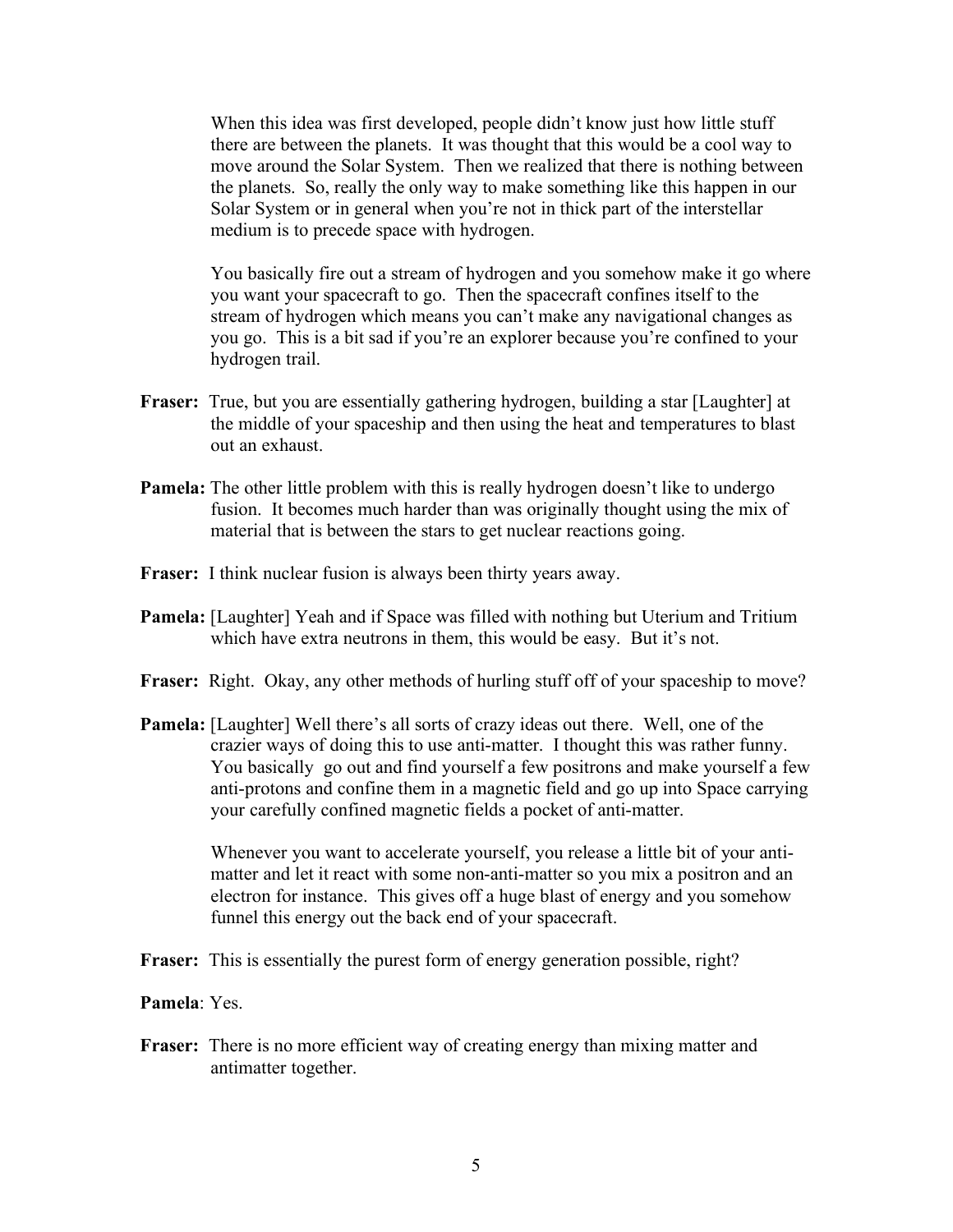**Pamela:** Right, antineutrino is not going to help. But mixing electrons and protons is the most efficient way we have of creating any sort of energy. It is just rather hard to control and the confinement systems that you have to use are rather heavy.

> You're building something wants to explode, is extremely weighty in trying to get off the surface of the planet safely. So we aren't trying to build this currently.

**Fraser:** No and I'm not sure what the numbers are but I'm sure even with all of the particle accelerators out there building antiparticles for years you still wouldn't get much of an explosion even if you tried to. You would need to turn antimatter production into this gigantic scale economy.

> But I think that would solve the problem of being able to get you off the ground and get you around in Space if you could somehow come up with a way to make as much antimatter as you needed. It would be expensive energy [Laughter] right?

> It takes an enormous amount of energy to make antimatter in the first place. Then you would then burn it to get yourself around. However, it would be very light weight. You could carry just a few grams of antimatter to get a rocket up into Space right?

- **Pamela**: Yeah, that's entirely true. The question is do we really want to expend the energy necessary to build that little tiny amount of antimatter? The amount of energy that goes into creating that antimatter far far exceeds the amount of energy that you get out of the nuclear reaction.
- **Fraser:** But if weight is your absolute issue then antimatter might be the way to go.
- **Pamela:** It's in the future.
- **Fraser:** All right. So anything else while we're rolling stuff off of the spaceship?
- **Pamela:** We talked a little bit about nuclear drives last episode and they come in a couple of different types of forms. One of them is you simply have a nuclear reactor and this is what we mentioned last week. Nuclear reactors run really really hot and you use them to heat up something else that you use as a propellant.

The other alternative is just having a nuclear drive and you just fling bits of stuff from the nuclear drive out the back end of the spacecraft. This is something that we are somewhat looking at in different ways but again we don't have a lot of nuclear reaction research going on.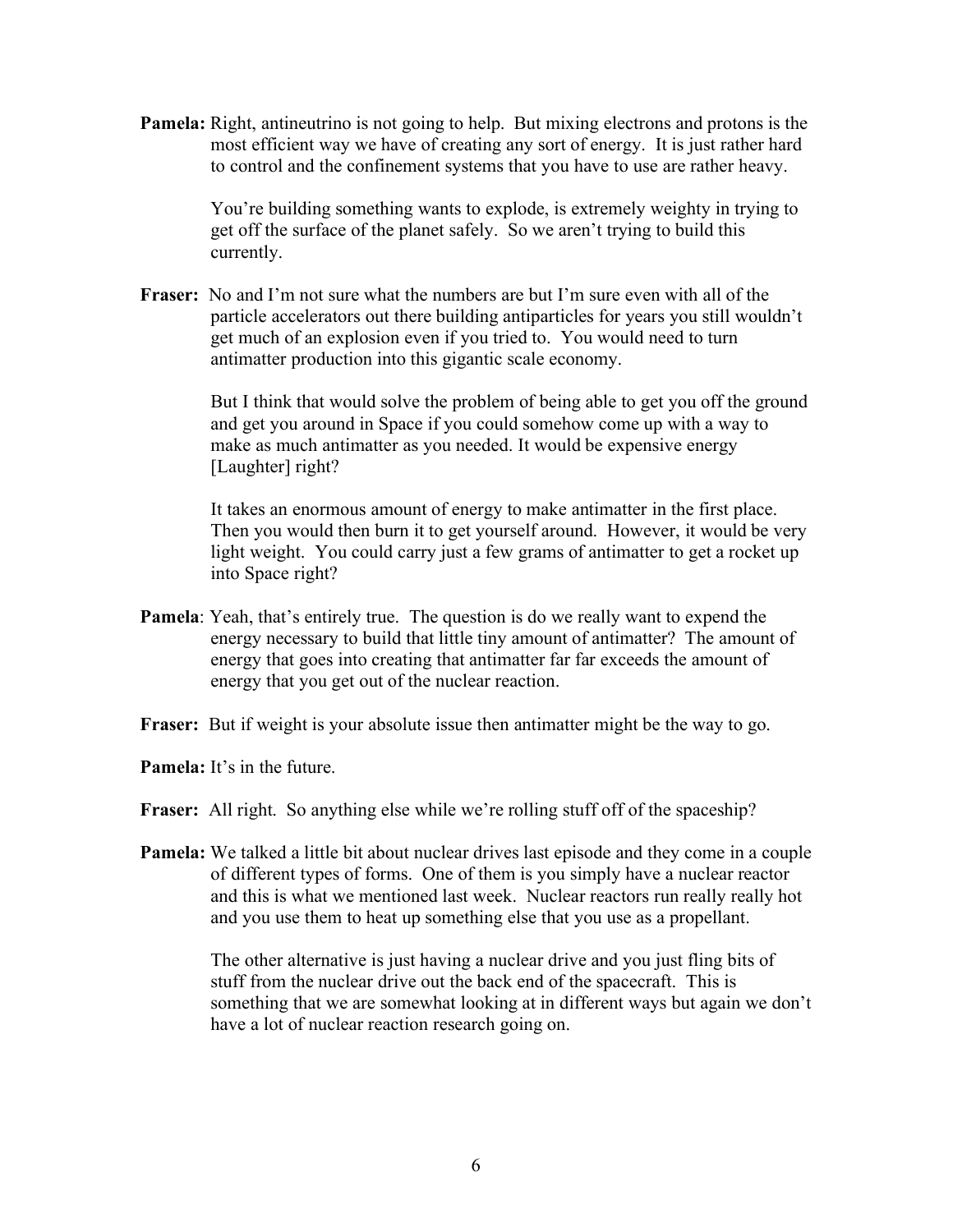One of the ways that they've considered is building a tokamak reactor which is where you have plasma that is confined in magnetic fields. It gets extremely hot and nuclear reactions go on within the plasma. Pressures build up and you release the pressure to move the spacecraft forward.

But tokamaks are big devices. They weigh a lot. The amount of energy that is going to come out of that and more importantly the amount of energy needed to confine the plasma doesn't make them practical.

- **Fraser:** Right, aren't those kinds of reactors just barely energy neutral here on Earth?
- **Pamela:** They're not even energy neutral.
- **Fraser:** Here on Earth in gigantic facilities. I can't even imagine the engineering that would be required to put it on a spacecraft.
- **Pamela:** But it is part of our fusion dream for the future.
- **Fraser:** Absolutely. Then Mr. Fusion in my car. [Laughter] That will come later. Okay then also the railguns?
- **Pamela:** Railguns are kinda cool. We actually had some of the back in Austin when I was a grad student. The Pickle Research Center had them that they were developing for military purposes. Railguns are just one of these cool devices.

You basically take a couple of rails and you run magnetic fields down them. You can greatly accelerate bits of metal down these rails. You can get things going at large enough velocities that it starts to become interesting as projectile weapons to the military. They just haven't figured out how to build one of these that is actually the size of a tank. They're working on it.

Someday in the future we may have tanks with railguns instead of your more classic turrets. Here the idea is you basically have a set of rails that you run a magnetic field down and you accelerate chunks of metal or anything else that happens to conduct electricity out the back end of your spacecraft. This is pretty much exactly the sitting on the ice throwing rocks way of accelerating yourself.

**Fraser:** This is one of the thoughts about how to move an Asteroid because a lot of Asteroids are made of metal. You would clamp one of these railguns to the side of an Asteroid that you want to move. You then just start mining the Asteroid, sticking the pieces onto the railgun and blasting them away. Each load that you fire off would move the Asteroid a tiny bit or give it some thrust in the direction you want.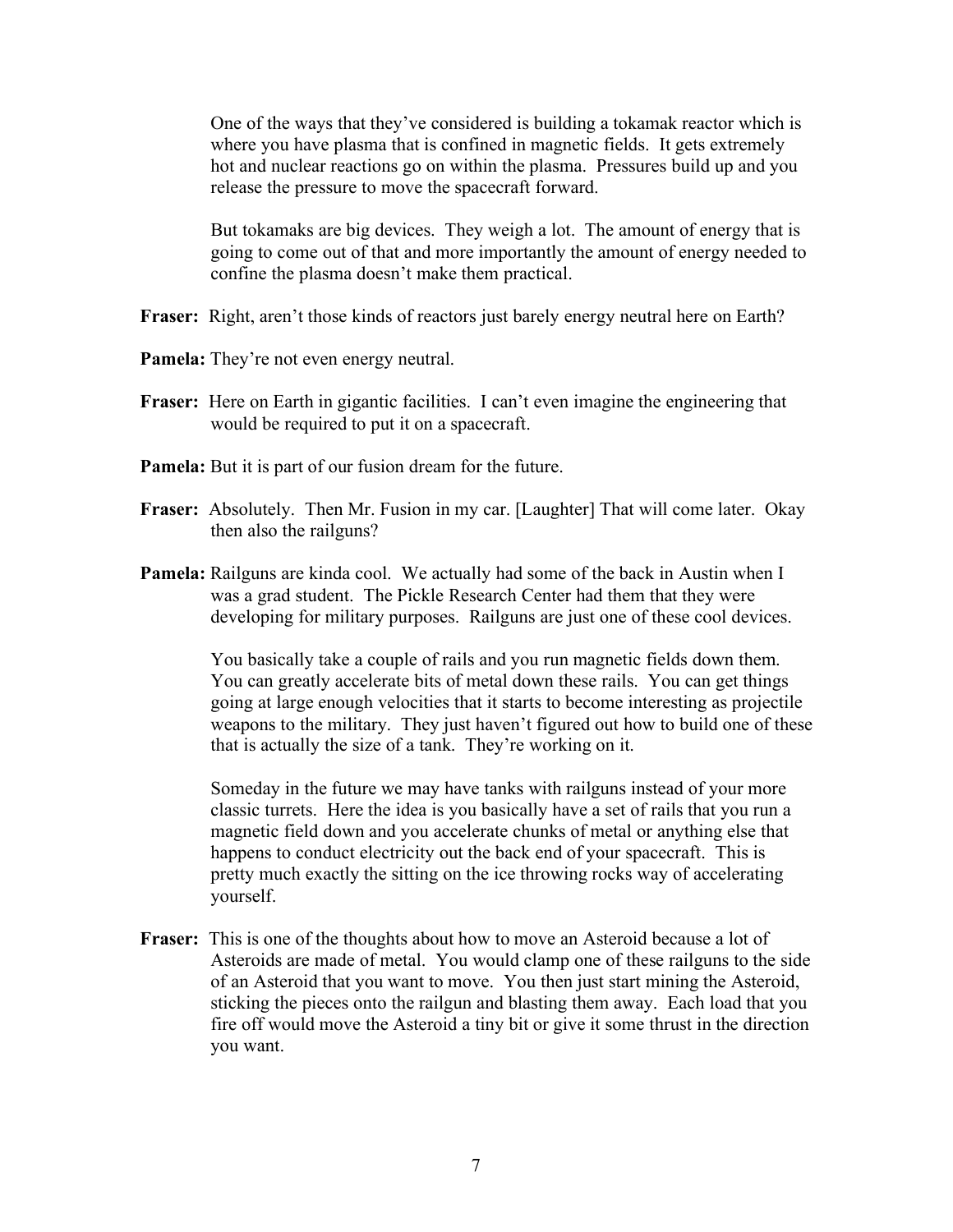- **Pamela:** Basically what's kinda cool about doing this with Asteroids is every bit of metal that you fling out into Outer Space is a little bit more space for human beings to live inside. You get where you're going and you end up with a progressively larger house to live in as you do.
- **Fraser:** Right. Eventually I guess you would use up all of your fuel. If you just kept flinging it out [Laughter] you would eventually run out of spaceship. It would definitely be an effective way of moving from point A to point B.
- **Pamela:** And what do you want to do with a shell of Asteroids once you get there anyway? You might as well use it all up.
- **Fraser:** Right. Exactly, hollow it out and live inside. That would be great. Have we exhausted all of the ways of flinging stuff off here?
- **Pamela:** I think we have. I think we're now on to flinging things at ourselves which is a bit more traumatic [Laughter]
- **Fraser:** Right. So think again to our poor person on the ice, shivering cold having run out of projectiles – snowballs. But all of his friends are now quite angry and now start throwing their snowballs back. [Laughter]

So there have been some ideas proposed where you are catching stuff from Space that is moving and using that as a way to get you moving. Solar Sails are the classic examples, right?

**Pamela:** Yes. This is one of these technologies where everyone understands how it works. We're pretty sure it will work. But no one has done it yet which is kinda frustrating. We're so close. We almost did it.

> There was a private initiative involving the Planetary Society that was looking at trying to figure out how those might work. The only problem is that their spacecraft Cosmos I which was done in collaboration with the Russian Academy of Sciences failed.

So they did a summary launch which was kinda cool. They launched it on a rocket but the rock didn't carry the spacecraft all the way into space so we weren't able to test it.

- **Fraser:** What are the underlying physics that are in play here to make a Solar Sail work?
- **Pamela:** Okay, the idea is that you take something shiny, something that is highly highly reflective and not going to absorb the sunlight and get hot. You make a giant sail out of it just like you would make a giant sail to collect the wind. In this case what you're collecting is the light. When the light hits and reflects off of the mirror it imparts momentum to the mirror and the mirror moves.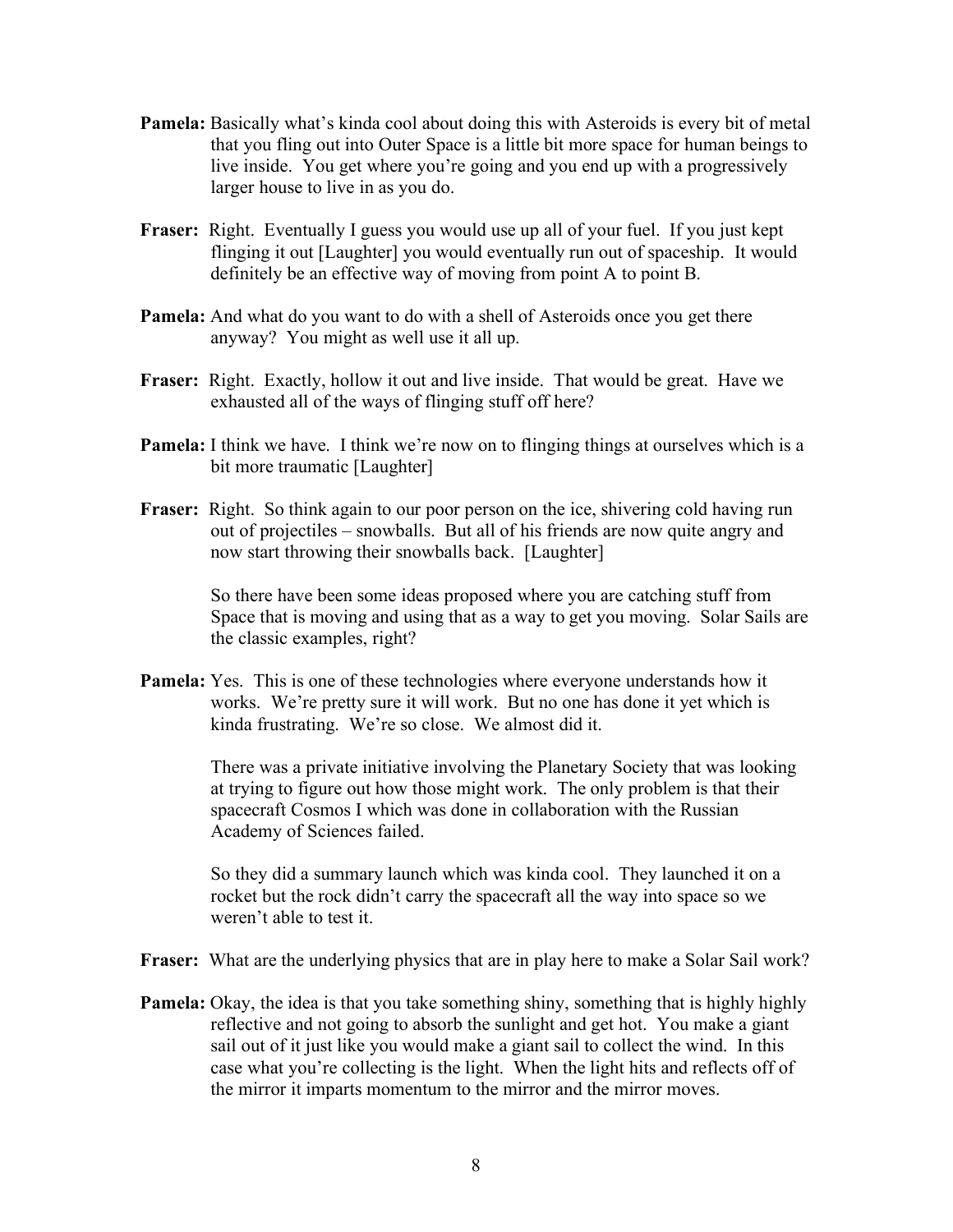- **Fraser:** When the light is hitting a mirror, or even just like me. [Laughter] When I'm out in the Sun, I'm actually being buffeted by the Sun.
- **Pamela:** Yeah. The sunlight that hits you when you're standing outside is different wavelengths of light that can react with you in different ways. The infrared light you generally absorb and get hotter.

The red light, the blue light and things like that that allows me to see you when I look at you are colors of light that are hitting your clothes and your skin and bouncing off. That reflected light is what I'm able to see with my own eyes.

With a Solar Sail, the reflected light is not only allowing anyone who happens to be out looking at the Solar Sail to see it but it's actually imparting enough momentum if the sail is big enough that it is able to get the sail moving.

Just like anyone who has ever tried to use a sailing vessel like a small sail vessel on your local lake, over time you figure out that even though the wind is only blowing in one direction you're able to steer and move around going pretty much anywhere you want on the lake just by making tack changes. You can do the same thing with the Solar Sail.

A lot of the plans for how to make these have things that look like crazy wind spinners. The little things you stick out in your gardens that have a bunch of petals to collect the wind. These have a bunch of steerable petals to collect the sunlight.

The way it works is you go in whatever direction is the angle halfway between the light comes in on and the light goes out on. So if you have your mirror straight on facing the Sun, you will move straight away from the Sun. If you tilt your mirror 45 degrees you're going to go at 45 degrees away from the angle the light is coming in. It's the laws of angle coming in equals angle going out and you move at an angle that is between those two angles. It's a neat way to be able to steer. It's a neat way to be able to get around.

The reason we're not using it, even though you basically don't have to worry about your fuel running out because the Sun is just going to sit there for awhile, the reasons are twofold.

First of all there's this whole problem that we're a bit scared that in the process of trying to unfurl the sails something bad will happen. Any of you who have been following the International Space Station or many other missions know that one of the things that happens fairly frequently is when you're trying to unfurl a Solar panel or even a telecommunications boom as happened with one of Mars Explorers, things get stuck periodically.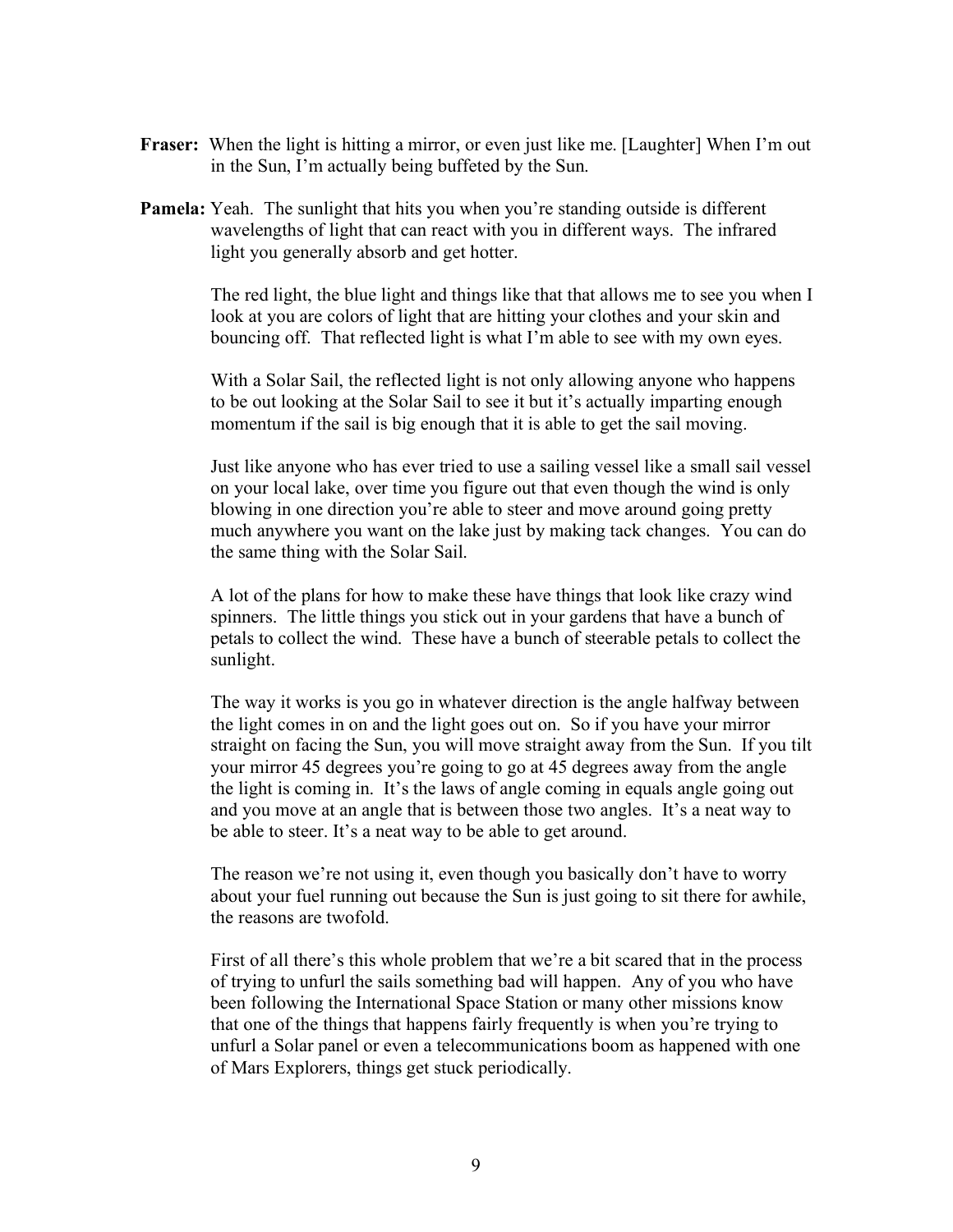You have to go out and work on them and point them at the Sun to get them to change temperatures and all sorts of radical things to get them to fully expand.

With the Solar Sail you're dealing with extremely thin material that tears easily, a complex truss system that has to weight next to nothing and if things don't unfurl correctly, you can steer, you may not be able to move.

There are all sorts of ways your technology could fail you just in the unfurling process. The other reason we don't use this is the ability of these things to work falls off as the square of the distance from the Sun which is a fancy way of saying the further you are away from the Sun, the less able to move you become. So, if you want to get to Venus and you don't mind tacking into the Sun, or more importantly, you want to get back from Venus or Mercury, good technology.

If you want to go out and visit Pluto, not the right choice to be making unless giant laser beams perhaps attached to a shark that we don't currently have the technology to build are employed to artificially accelerate your Solar Sail which is, I guess now a Laser Sail.

**Fraser:** So, same deal, you would seed your route with laser beams and as your Solar Sail went by you would zap it and it would accelerate, accelerate and accelerate.

> I guess one of the cool things about this on the upside is that a Solar Sail could theoretically go close to the speed of light. Because that's what velocity the light is hitting at, right?

- **Pamela:** Yeah and here the only trick is how much light you can hit the Solar Sail with before either you ionize it. [Laughter] It's a problem. You're shooting laser beams.
- **Fraser:** Yeah, get it just right.
- **Pamela:** Or you can imagine this technology might perhaps work much effectively in a really dense star cluster. Even then, how far can you go in a straight line accelerating before you hit a star? That's also a problem.
- **Fraser:** I think people have a bit of a misunderstanding about how the Solar Sails would work. It is very much like a sailing ship. You think of a Solar Sail sort of starting by the Sun and then zipping in a straight line out of the Solar System.

The reality is that you would put these into orbit just like Earth is in orbit around the Sun or Mars is in orbit around the Sun. Then you would tilt the sails one way and it would push you into higher and higher orbits away from the Sun. You would still be circling the Sun but then you could tilt the sails the other way and it would actually slow you down.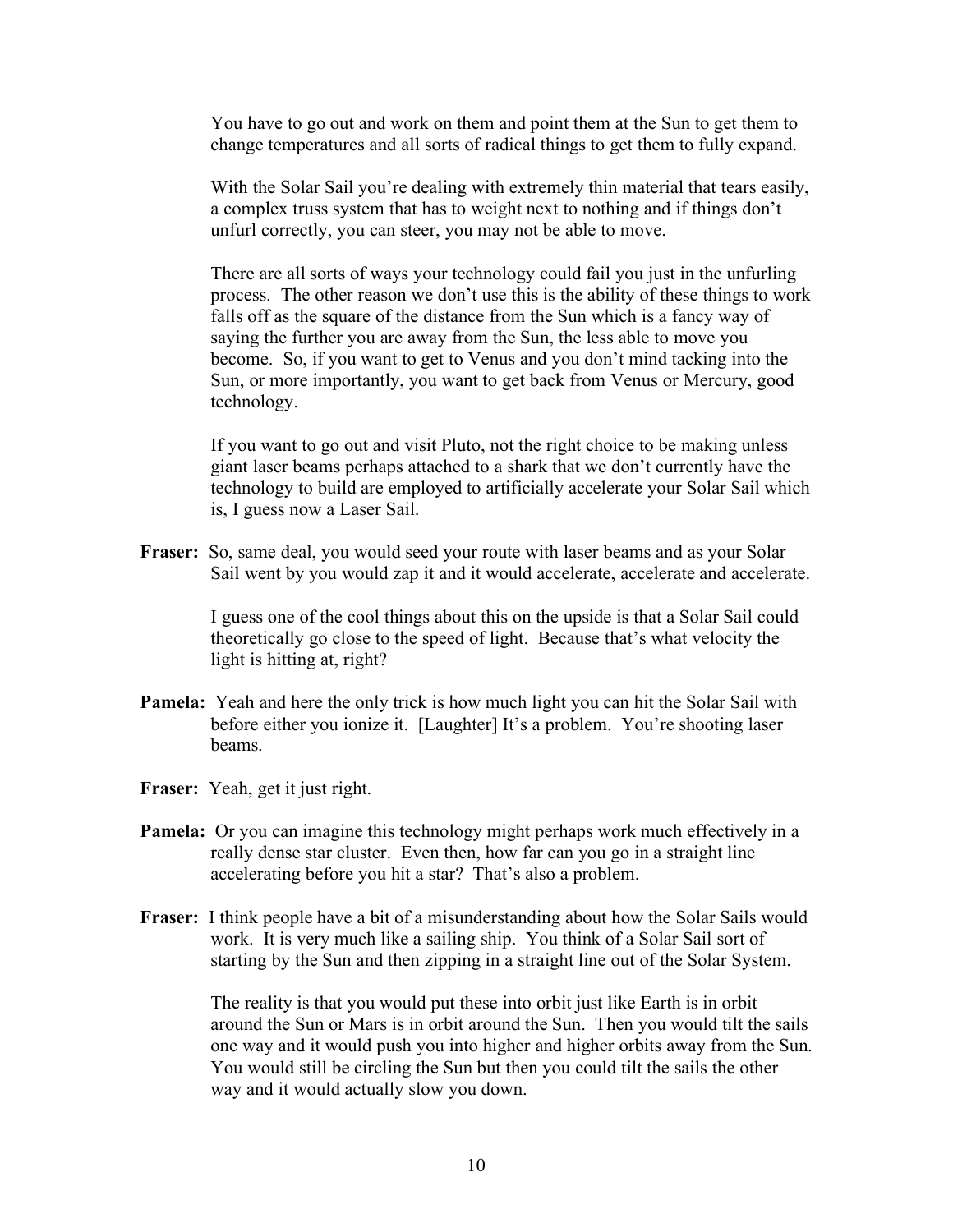It would drop you into lower and lower orbits. The same Solar Sail would either let you raise your orbit to visit the outer planets or lower your orbit to visit the inner planets. There is no problem with using the Solar Sail to move down towards the Sun or back up away from the Sun.

- **Pamela:** And just like with a sailing craft, you can't move straight towards the Sun but you just tack left and right and eventually you get there.
- **Fraser:** You're essentially using the photons to either slow down your orbit to drop you into lower and lower orbits or using it to speed up your orbit to rise you up into higher and higher orbits.
- **Pamela:** Right. Cool technology.
- **Fraser:** Yeah, really cool technology. Now there's a similar technology which is a magnetic sail, right?
- **Pamela:** Yeah, this is another one of those things that sounds really cool until you start realizing you have to build something really really big. The idea here is if you take a huge loop of wire and run electricity through it, it will generate a magnetic field. Magnetic fields can be used to attract or repel things.

Anyone who has played with refrigerator magnets knows that you can both scoot them across the counter by making them repel each other or lift something up off the kitchen counter using a magnet in the opposite orientation. Here, Space is full of magnetic fields.

We have lots of opportunities to either accelerate or repel you from some object's magnetic field, like the Earth's magnetic field or the Sun's magnetic field.

The other cool thing is Space is filled with moving charged particles. Moving charged particles interact with magnetic fields in unique ways. So, you take your loop of wire and you know that there is a wind of ionized particles you can use that wind of ionized particles interacting with your magnetic fields to deflect yourself in the direction you want to go. You simply set up your magnetic loop so that it's at a right angle to the moving particles and you move in that right angle. It's kinda cool. It's basically Physics 102 – second semester E & M.

I'm going to be torturing engineering students with this next semester. Little do they know they will be forced to understand magnetic sails. With a loop of wire and charged particles, off you go.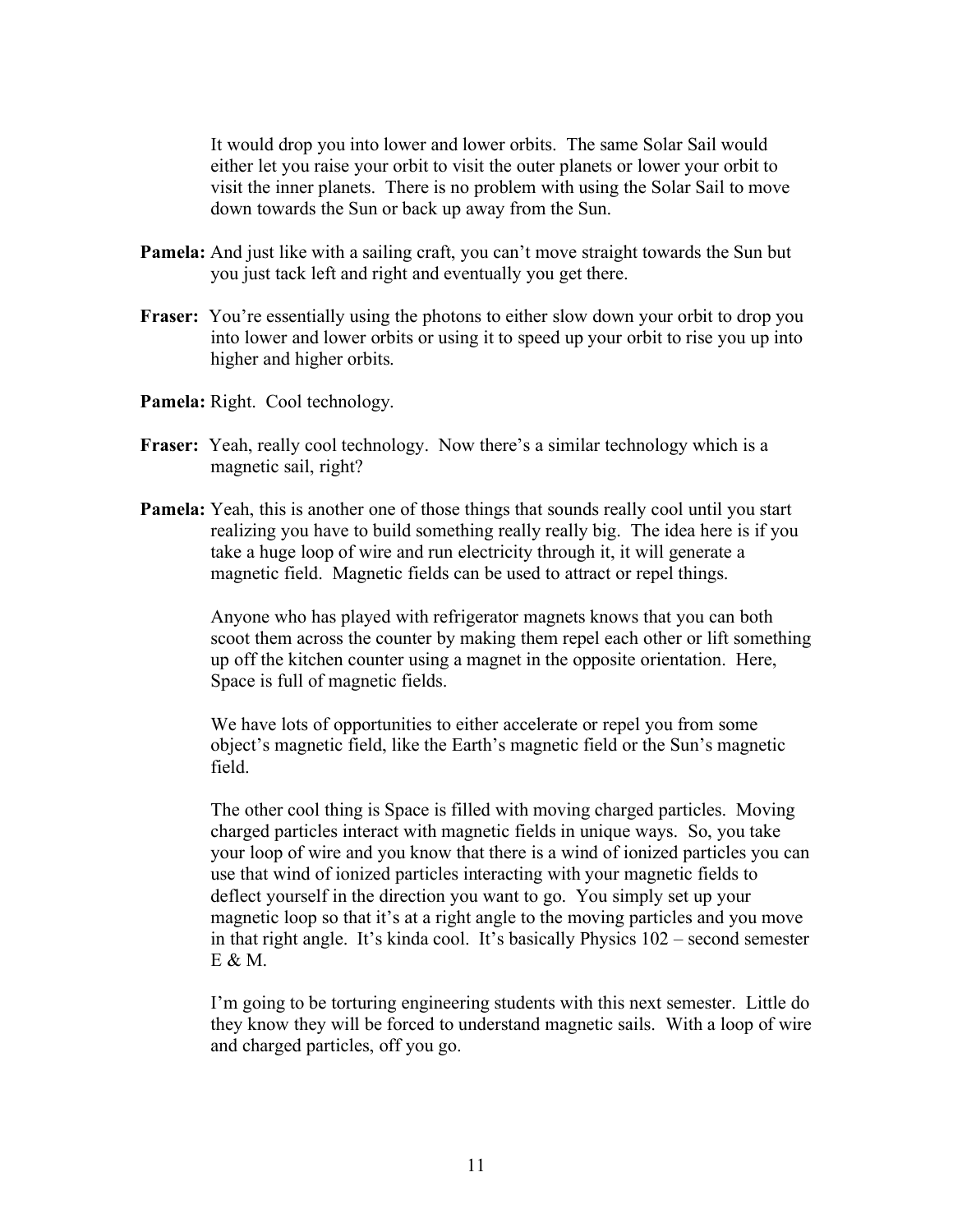The problem is when you're in parts of Space that are kinda low on the charged particles, when you're not near a star that has a large magnetic field, just like with the Solar Sail the further you get from the Sun, the further you get from the source of ions the less ability you have to move forward.

It's a bit harder to see Space with ions than it is to just shoot hydrogen out there if you'd rather do the ramjet instead.

**Fraser:** Right. Well I think there is one last paradigm that we'll look at. We have a guy sitting on the ice throwing snowballs. We have the people throwing snowballs at that person and [Laughter] I guess you've more of a collaboration thing with the person sitting on the ice and a skater comes by and they hold hands and the skater gets them moving. Then I guess the skater slows down.

**Pamela:** I'm thinking you're talking about Space Tethers here.

## **Fraser:** Right.

**Pamela:** There are a couple of different things that are both referred to as Space Tethers. One of them is far cooler to me than the other. There is the idea of taking a large, heavy object like a piece of ballast or something and anchor it in orbit somewhere. Then you attach a really long thin cable made of like carbon nanotubes or something to it.

> You set the whole thing spinning so that this tether just shoots straight out the same way that happens if you start spinning rapidly with a long rope in your hand. The rope is going to shoot out. If you put this object in high enough orbit, and you have a long enough tether, the end of that tether just might dip down into the Earth's atmosphere to a point where you can match its velocity and altitude with some sort of fancy airplane.

You go up with your fancy airplane and you attach to your fancy airplane a capsule of some sort that you can shoot out. You match speeds with the tether just like you were trying to match speeds with a refueling jet and you attach your little capsule onto the tether. You have to do those at the exact moment that the tether is pointed directly at the Earth. It's kinda scary to think about all that you have to do it, the just rights that are involved in this.

Then you get your capsule attached to the tether and it's going to be so big, so massive and the ballast in the center is rotating so quickly that it's not going to care about the capsule that just got attached. It's going to keep swinging on by.

This is sort of like trying to grab onto a rapidly spinning Ferris wheel. You don't weigh anything compared to the Ferris wheel and you're just going to get lifted up to the top of the spin. Well, in this case the top of the spin might be another thousand kilometers off the surface of the planet Earth.